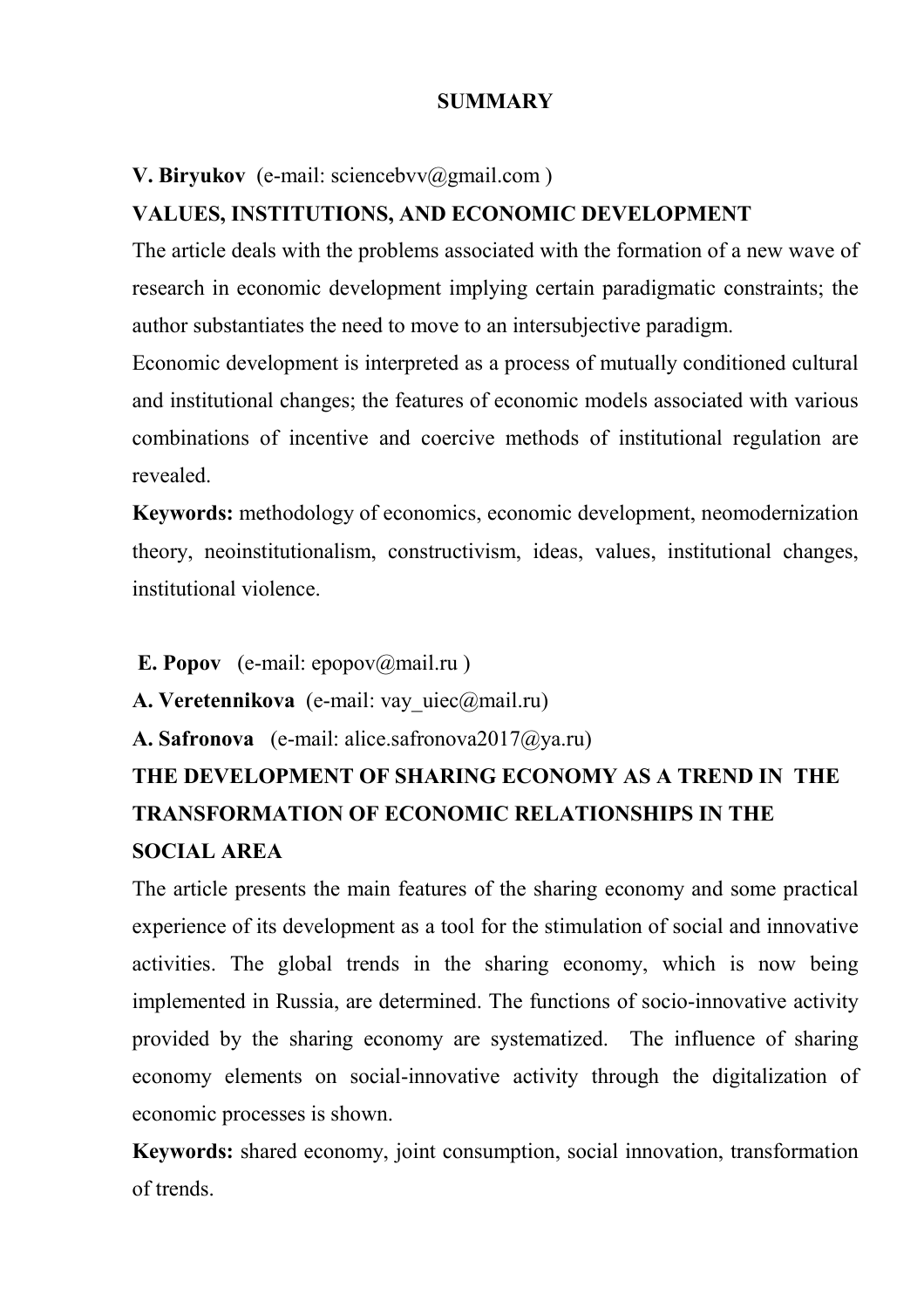#### **N. Solodilova** (e-mail: 289111@mail.ru)

**R. Malikov** (e-mail: MalikovRI@rambler.ru)

**K. Grishin** (e-mail grishin2472@yandex.ru)

# **ARTIFICIAL ENTREPRENEURIAL ECOSYSTEMS AS A REGIONAL BUSINESS ENVIRONMENT RECONFIGURATION FACTOR**

The article proposes to use an ecosystem approach to the study of regional entrepreneurship, which allows you to focus on the specific spatio-temporal context of entrepreneurship development, taking into account the nature of the interactions of economic agents and their relationships with business environment.

A mathematical model is proposed that is based on the evaluation of the function of the ratio of business profit growth resulting from the formation of a specific environment in artificial entrepreneurial ecosystems to the total operational costs incurred by the business entity. A model has been developed for assessing the benefits of a resident entrepreneur's entering an artificial entrepreneurial ecosystem.

**Keywords:** entrepreneurship, region, business environment, ecosystem approach, entrepreneurial ecosystems, conventionally natural entrepreneurial ecosystems, artificial entrepreneurial ecosystems, regional context, institutional configuration, reconfiguration.

## **A. Shlihter** (e-mail: shlihter.alexey@yandex.ru)

# **THE IMPACT OF THE FOURTH INDUSTRIAL REVOLUTION ON THE FORMATION OF HUMAN CAPITAL**

# **AND THE EVOLUTION OF THE GLOBAL LABOR MARKET**

The article analyzes the problems of human capital formation and use in developed, developing (RS) and least developed countries (LDCs). The author also highlights the emerging new characteristics of labor market**.**

**Keywords:** fourth industrial revolution, digital technologies, human capital, robots, computerization of jobs, automation of production processes and services.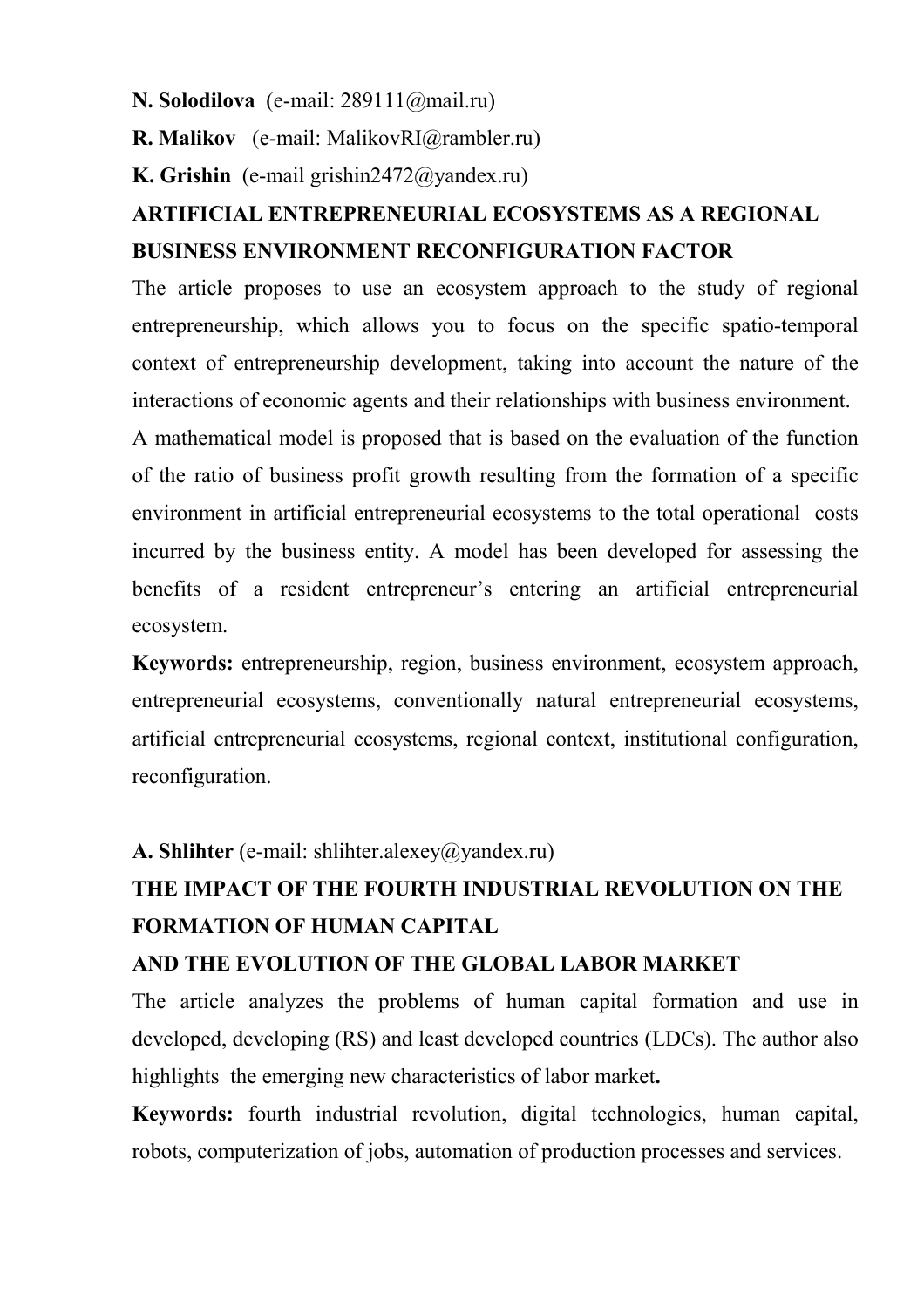#### **Yu. Liferenko** (e-mail: Liferenko69@yandex.ru)

# **GENERALIZED POVERTY AND THE WAYS TO ELIMINATE IT**

The author maintains, that today the poverty of the population in Russia is one of the most acute economic, social, political, and, consequently, scientific problems and the adequate methods of tackling it have not been worked out so far. It is suggested that our understanding of the poverty causes be refined by investigating the peculiarities of the existing socio-economic system, for some of them weaken the economy and impoverish people.

**Keywords:** poverty, monopoly and competition, socio-economic structure, distribution of national income, profit, wages and investments, speculative economy.

## **A. Dmitriev** (e-mail: basement.dmitriev@gmail.com)

# **ON THE FORMATION OF THE INSTITUTIONAL BASIS OF CIVIL SOCIETY IN MODERN RUSSIA**

Currently, the not-for-profit sector of Russian economy is experiencing stagnation: the funds allocated to NGOs by the state are not adequate, receiving investments from abroad is fraught with being given the status of a foreign agent, and taxation does not provide a flexible system of tax exemption for socially beneficial institutions. Russian society has a vague idea of what not-for-profit and nonprofit organizations are.

**Keywords:** non-profit organizations, civil society, sociological survey, transplantation of institutions, social contract.

#### **S. Voronin** (e-mail: Sergey voronin63@yahoo.com)

## **THE METHODS TO REDUCE POVERTY IN UZBEKISTAN**

The article focuses on the search for funding sources to form a compulsory health insurance fund and a housing fund supporting workers employed in the commercial sector in case of their temporary disability. Measures are proposed aimed at reducing the share of the shadow economy, increasing the official